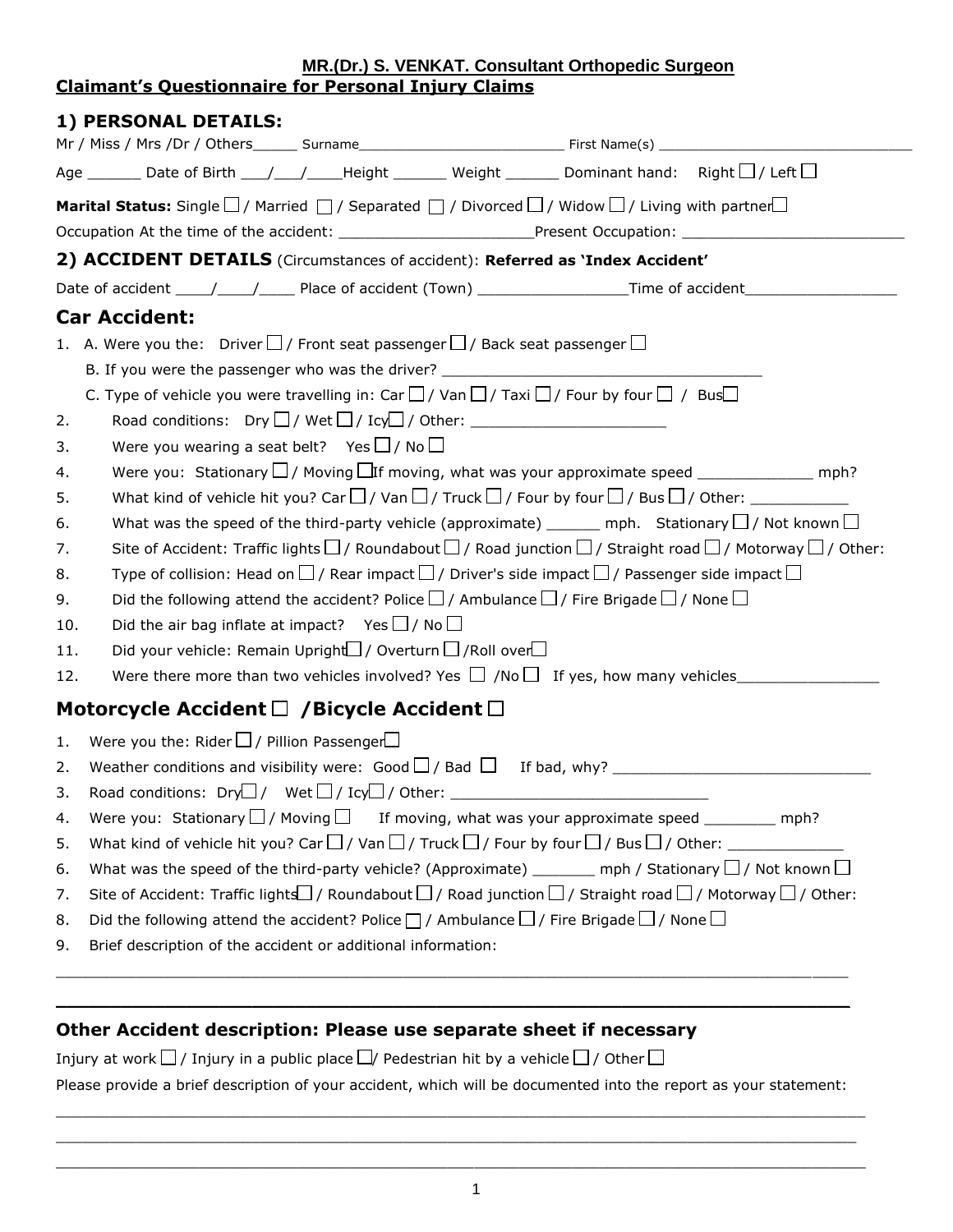# **3)INJURIES SUSTAINED.**

|                                                                                                                | Please list the Parts of your body that were injured in this accident                                                                       |  |  |  |  |  |  |  |  |
|----------------------------------------------------------------------------------------------------------------|---------------------------------------------------------------------------------------------------------------------------------------------|--|--|--|--|--|--|--|--|
|                                                                                                                | has it fully (100%) resolved? Yes $\Box$ / No $\Box$                                                                                        |  |  |  |  |  |  |  |  |
|                                                                                                                | has it fully (100%) resolved? Yes $\Box$ / No $\Box$                                                                                        |  |  |  |  |  |  |  |  |
|                                                                                                                | has it fully (100%) resolved? Yes $\Box$ / No $\Box$                                                                                        |  |  |  |  |  |  |  |  |
|                                                                                                                | has it fully (100%) resolved? Yes $\Box$ / No $\Box$                                                                                        |  |  |  |  |  |  |  |  |
|                                                                                                                | has it fully (100%) resolved? Yes $\Box$ / No $\Box$                                                                                        |  |  |  |  |  |  |  |  |
|                                                                                                                | has it fully (100%) resolved? Yes $\Box$ / No $\Box$                                                                                        |  |  |  |  |  |  |  |  |
|                                                                                                                | <b>4) TREATMENT DETAILS</b>                                                                                                                 |  |  |  |  |  |  |  |  |
|                                                                                                                | A. Treatment at the scene of Accident                                                                                                       |  |  |  |  |  |  |  |  |
|                                                                                                                | Did you receive any treatment at the scene of Accident? Yes $\Box$ No $\Box$ If yes, please provide details                                 |  |  |  |  |  |  |  |  |
|                                                                                                                | <b>B. Accident &amp; Emergency: (attendance for index accident-related injuries)</b>                                                        |  |  |  |  |  |  |  |  |
|                                                                                                                | Did you go to A&E? Yes $\Box$ / No $\Box$ If yes, please provide details:                                                                   |  |  |  |  |  |  |  |  |
| 1.                                                                                                             |                                                                                                                                             |  |  |  |  |  |  |  |  |
|                                                                                                                |                                                                                                                                             |  |  |  |  |  |  |  |  |
|                                                                                                                |                                                                                                                                             |  |  |  |  |  |  |  |  |
|                                                                                                                | 3. Treatment you received in the A&E department: Pain Killers $\square$ / Examination and advice $\square$ / Plaster cast $\square$         |  |  |  |  |  |  |  |  |
| Suturing of cuts /Lacerations $\Box$ / Cleaning and wound dressing $\Box$ / Referred to fracture clinic $\Box$ |                                                                                                                                             |  |  |  |  |  |  |  |  |
|                                                                                                                | <b>C. Further Treatment Details</b>                                                                                                         |  |  |  |  |  |  |  |  |
|                                                                                                                | 1. Were you admitted to the hospital for accident-related injuries? Yes $\Box$ / No $\Box$ If yes, how long for? ______Days                 |  |  |  |  |  |  |  |  |
|                                                                                                                | 2. Have you had any other treatment including operations for the accident related injuries? Yes $\Box$ / No $\Box$                          |  |  |  |  |  |  |  |  |
|                                                                                                                | If yes, please provide details                                                                                                              |  |  |  |  |  |  |  |  |
|                                                                                                                | 3. Have you had: Physiotherapy□ Osteopathid□ / Chiropractic□ / Nil□ Other__________________________                                         |  |  |  |  |  |  |  |  |
|                                                                                                                |                                                                                                                                             |  |  |  |  |  |  |  |  |
|                                                                                                                | 4. Have you had any private treatment for the injuries sustained in this accident? Yes $\Box$ / No $\Box$                                   |  |  |  |  |  |  |  |  |
|                                                                                                                |                                                                                                                                             |  |  |  |  |  |  |  |  |
|                                                                                                                | <b>General Practitioner (GP) Treatment</b>                                                                                                  |  |  |  |  |  |  |  |  |
|                                                                                                                | Have you seen your GP for the injuries sustained in this accident? Yes $\Box$ / No $\Box$                                                   |  |  |  |  |  |  |  |  |
|                                                                                                                | 1. First visit to your GP: Same day $\Box$ / Next day $\Box$ / Within _________weeks/months.                                                |  |  |  |  |  |  |  |  |
|                                                                                                                | Total number of visits to your GP regarding your injuries: _____________________<br>2.                                                      |  |  |  |  |  |  |  |  |
|                                                                                                                | Last visit to your GP regarding your injuries: Within the last ________weeks/months.<br>3.                                                  |  |  |  |  |  |  |  |  |
|                                                                                                                | Treatment given by your GP: Pain killers $\square$ /Arranged X-Rays $\square$ /Arranged MRI scan $\square$ /Arranged Physio $\square$<br>4. |  |  |  |  |  |  |  |  |
|                                                                                                                | Referred to a specialist $\Box$ /                                                                                                           |  |  |  |  |  |  |  |  |
|                                                                                                                | <b>5) CURRENT STATUS</b>                                                                                                                    |  |  |  |  |  |  |  |  |
| 1.                                                                                                             | Are you still suffering as a result of the index accident? Yes $\Box$ / No $\Box$                                                           |  |  |  |  |  |  |  |  |
| 2.                                                                                                             |                                                                                                                                             |  |  |  |  |  |  |  |  |
| 3.                                                                                                             | Are you taking any medication (e.g., painkillers?) for your injuries? Yes $\Box$ / No $\Box$                                                |  |  |  |  |  |  |  |  |
|                                                                                                                | If yes, are you taking them regularly? $\Box$ / taking them as and when necessary $\Box$                                                    |  |  |  |  |  |  |  |  |
| 6.                                                                                                             | Do you have any visible scarring to your body as a result of this accident? Yes $\Box$ / No $\Box$                                          |  |  |  |  |  |  |  |  |

If yes, please give details: \_\_\_\_\_\_\_\_\_\_\_\_\_\_\_\_\_\_\_\_\_\_\_\_\_\_\_\_\_\_\_\_\_\_\_\_\_\_\_\_\_\_\_\_\_\_\_\_\_\_\_\_\_\_\_\_\_\_\_\_\_\_\_\_\_\_\_\_\_\_\_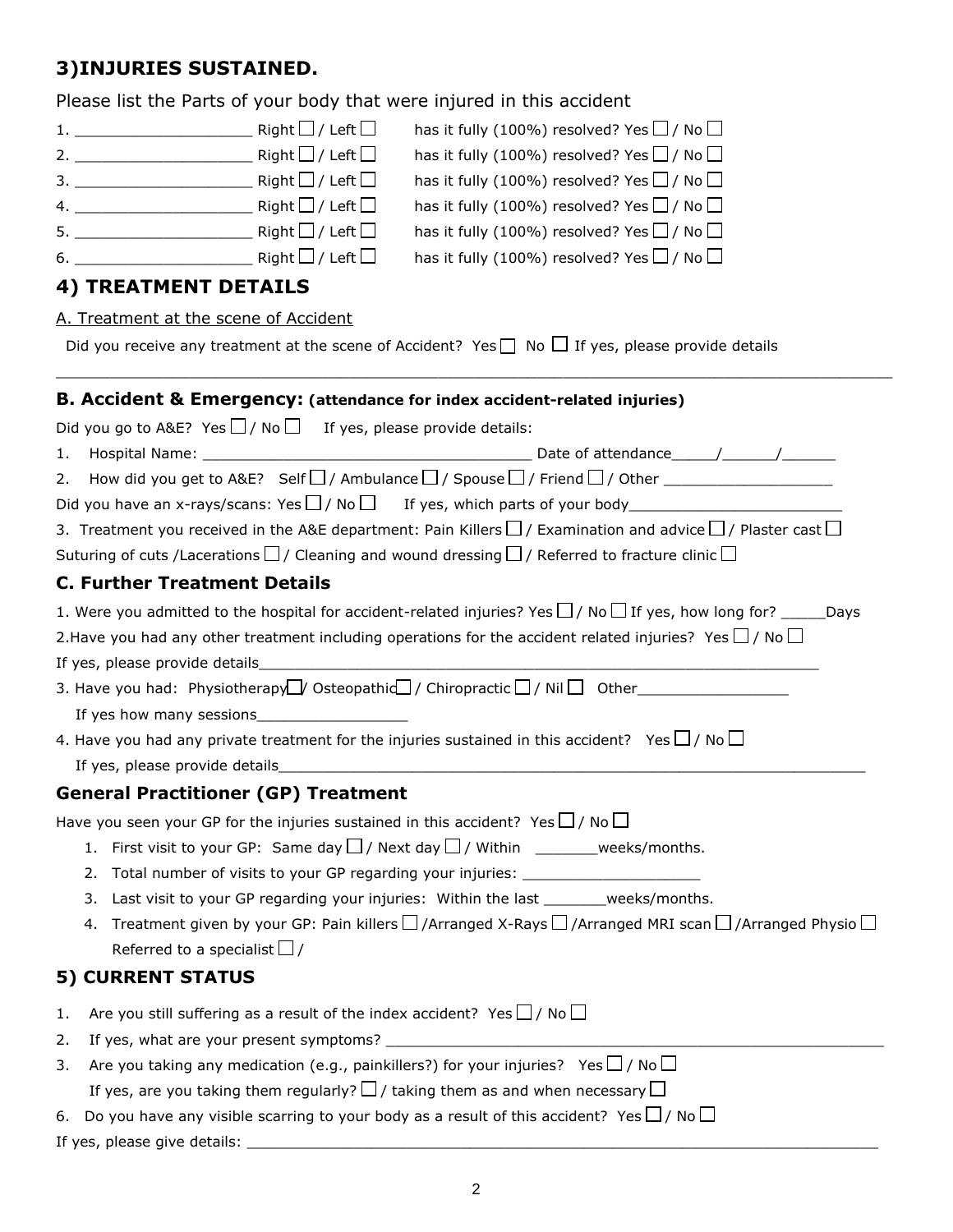# **6) PAIN, SUFFERING AND CHANGE OF CIRCUMSTANCES**

|                                                                                                                | Domestic activities and social history:                                                                                                       |  |  |  |  |  |  |  |  |
|----------------------------------------------------------------------------------------------------------------|-----------------------------------------------------------------------------------------------------------------------------------------------|--|--|--|--|--|--|--|--|
|                                                                                                                | Do you have any difficulty with household chores as a result of the accident? Yes $\Box$ / No $\Box$                                          |  |  |  |  |  |  |  |  |
|                                                                                                                |                                                                                                                                               |  |  |  |  |  |  |  |  |
|                                                                                                                | Sports and leisure activities:                                                                                                                |  |  |  |  |  |  |  |  |
|                                                                                                                | 1. Have your leisure or recreational activities been limited by the direct result of this accident? Yes $\Box$ / No $\Box$                    |  |  |  |  |  |  |  |  |
|                                                                                                                |                                                                                                                                               |  |  |  |  |  |  |  |  |
| Work:                                                                                                          |                                                                                                                                               |  |  |  |  |  |  |  |  |
|                                                                                                                | 1. Have you taken any time off work as a direct result of this accident? Yes $\Box$ / No $\Box$                                               |  |  |  |  |  |  |  |  |
|                                                                                                                |                                                                                                                                               |  |  |  |  |  |  |  |  |
|                                                                                                                |                                                                                                                                               |  |  |  |  |  |  |  |  |
|                                                                                                                | <b>Psychological trauma</b>                                                                                                                   |  |  |  |  |  |  |  |  |
| Have you been psychologically affected by this accident? Yes $\Box$ / No $\Box$ . If yes, please give details: |                                                                                                                                               |  |  |  |  |  |  |  |  |
|                                                                                                                | Nervousness when driving $\Box$ /Stopped driving $\Box$ Flashbacks of the accident $\Box$ / Anxiety $\Box$ /Stress $\Box$ / Depression $\Box$ |  |  |  |  |  |  |  |  |
|                                                                                                                | 2. Have the symptoms fully resolved? Yes $\Box$ / No $\Box$ If yes, how long did they take to resolve ____________ months?                    |  |  |  |  |  |  |  |  |
|                                                                                                                | 7) PREVIOUS ACCIDENTS                                                                                                                         |  |  |  |  |  |  |  |  |
|                                                                                                                | 1. Have you had any previous accidents? Yes $\Box$ / No $\Box$                                                                                |  |  |  |  |  |  |  |  |
|                                                                                                                | 2. If Yes, was it a Car Accident / Motorcycle / Bicycle / Accident at Work $\Box$ /Injury in a Public Place $\Box$                            |  |  |  |  |  |  |  |  |
|                                                                                                                |                                                                                                                                               |  |  |  |  |  |  |  |  |
|                                                                                                                |                                                                                                                                               |  |  |  |  |  |  |  |  |
|                                                                                                                | 5. Have you fully recovered from the injuries? If yes, how long it took to recover? ___________Weeks/months                                   |  |  |  |  |  |  |  |  |
|                                                                                                                | 6. If, not fully recovered, what were the symptoms at the time of the Index Accident? ____________________                                    |  |  |  |  |  |  |  |  |
|                                                                                                                | 7. If you had more than one accident, How many accidents? ____________When? ________________________                                          |  |  |  |  |  |  |  |  |
|                                                                                                                |                                                                                                                                               |  |  |  |  |  |  |  |  |
|                                                                                                                | 8) PREVIOUS ACCIDENT CLAIMS<br>Have you made any claims for previous personal injuries? Yes $\Box$ / No $\Box$ If yes, How many?              |  |  |  |  |  |  |  |  |
|                                                                                                                | 9) PAST MEDICAL HISTORY                                                                                                                       |  |  |  |  |  |  |  |  |
|                                                                                                                | 1. Have you suffered from depression or had any psychiatric treatment prior to the index accident? Yes $\Box$ / No $\Box$                     |  |  |  |  |  |  |  |  |
|                                                                                                                | If yes, please give details expression and the set of yes, please give details expression and the set of yes,                                 |  |  |  |  |  |  |  |  |
|                                                                                                                | 2. Have you had any previous neck pain (anytime in your life before this accident)? Yes $\Box$ / No $\Box$                                    |  |  |  |  |  |  |  |  |
| If yes, had the neck pain resolved prior to this accident? Yes $\Box$ / No $\Box$                              |                                                                                                                                               |  |  |  |  |  |  |  |  |
| 3. Have you had any previous back pain (anytime in your life before this accident)? Yes $\Box$ / No $\Box$     |                                                                                                                                               |  |  |  |  |  |  |  |  |
| If yes, had the back pain resolved prior to this accident? Yes $\Box$ / No $\Box$                              |                                                                                                                                               |  |  |  |  |  |  |  |  |
|                                                                                                                | 4. Have you had any pre-existing symptoms or injuries (anytime in your life before this accident) in the part of your                         |  |  |  |  |  |  |  |  |
|                                                                                                                |                                                                                                                                               |  |  |  |  |  |  |  |  |
|                                                                                                                | 10) ANY ACCIDENTS SINCE THIS ACCIDENT?                                                                                                        |  |  |  |  |  |  |  |  |
|                                                                                                                |                                                                                                                                               |  |  |  |  |  |  |  |  |
|                                                                                                                | Are you making a personal injury claim for the above accident? Yes $\Box$ / No $\Box$                                                         |  |  |  |  |  |  |  |  |

**Please use a separate sheet for any additional information regarding this personal injury claim.**